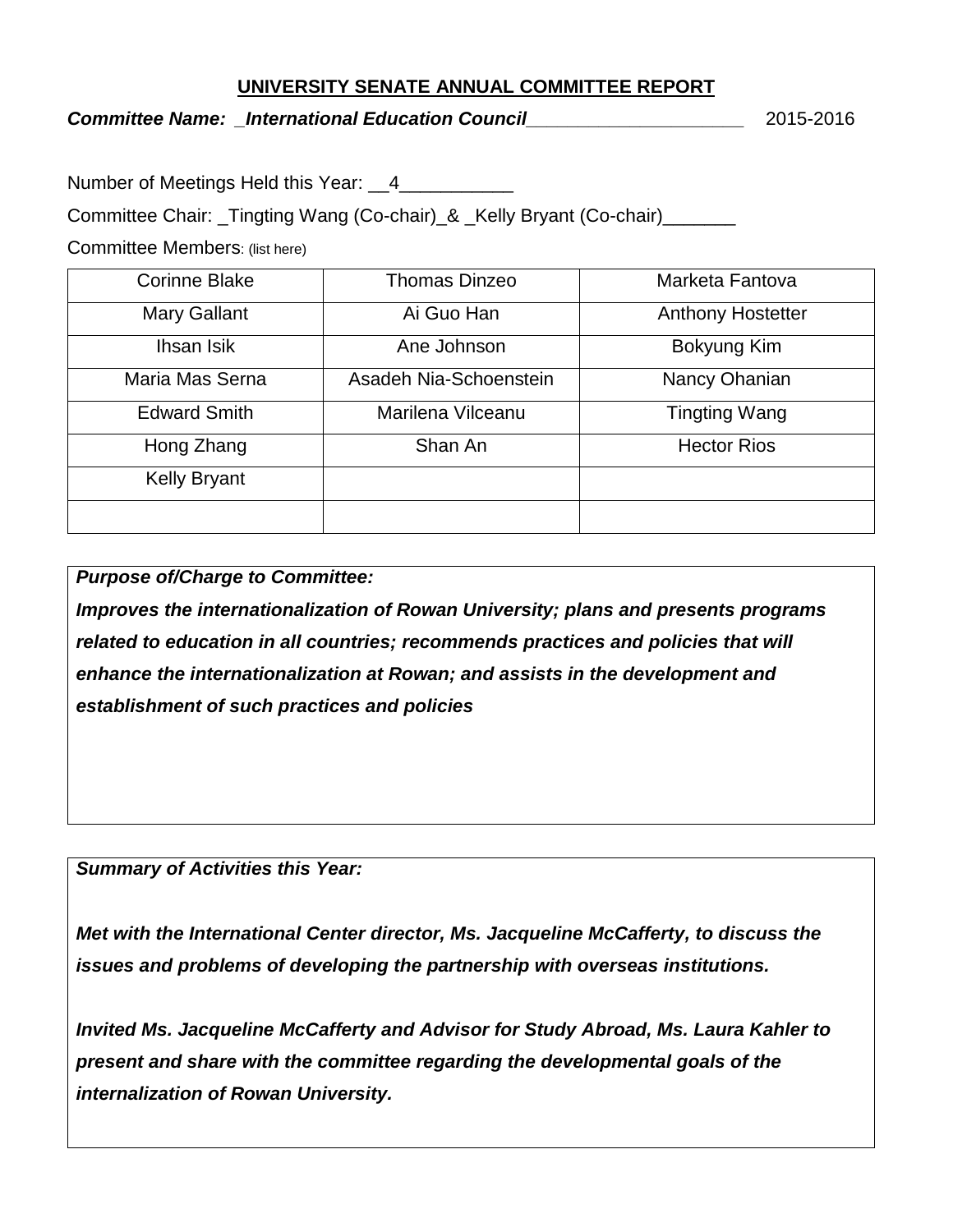*Discussed possible promotion strategies for increasing Study Abroad.*

*Discussed the cooperational opportunities with Asian Cultural Heritage Month.*

*Discussed approaches for helping international students, recruiting more international students, as well as improving the international reputation of Rowan University.*

## **UNIVERSITY SENATE ANNUAL COMMITTEE SUGGESTIONS & RECOMMENDATIONS**

2015-16

SUGGESTIONS:

For recruiting more international students:

- With Rowan's current reputation, some programs are highly attractive to international students (e.g., MBA, RTF, finance, engineering, medical others). Exchange or oversea cooperation programs such as 3+1 or 2+2 model can be established and promoted at the university.
- In cooperation with the International center, help to identify overseas institutions that are reputable and that would be good as partners with Rowan

For helping international students:

 Contribute to a mentorship program for international students. International students often feel the lack of support during their stay at an oversea institution. Mentors from students' home countries or those with international interests, experiences, and/or origins at Rowan are to be invited to volunteer for mentoring international students.

For promoting Rowan students to study abroad:

• Partner with International Studies, organize an event that would feature returned study abroad students.

RECOMMENDATIONS: